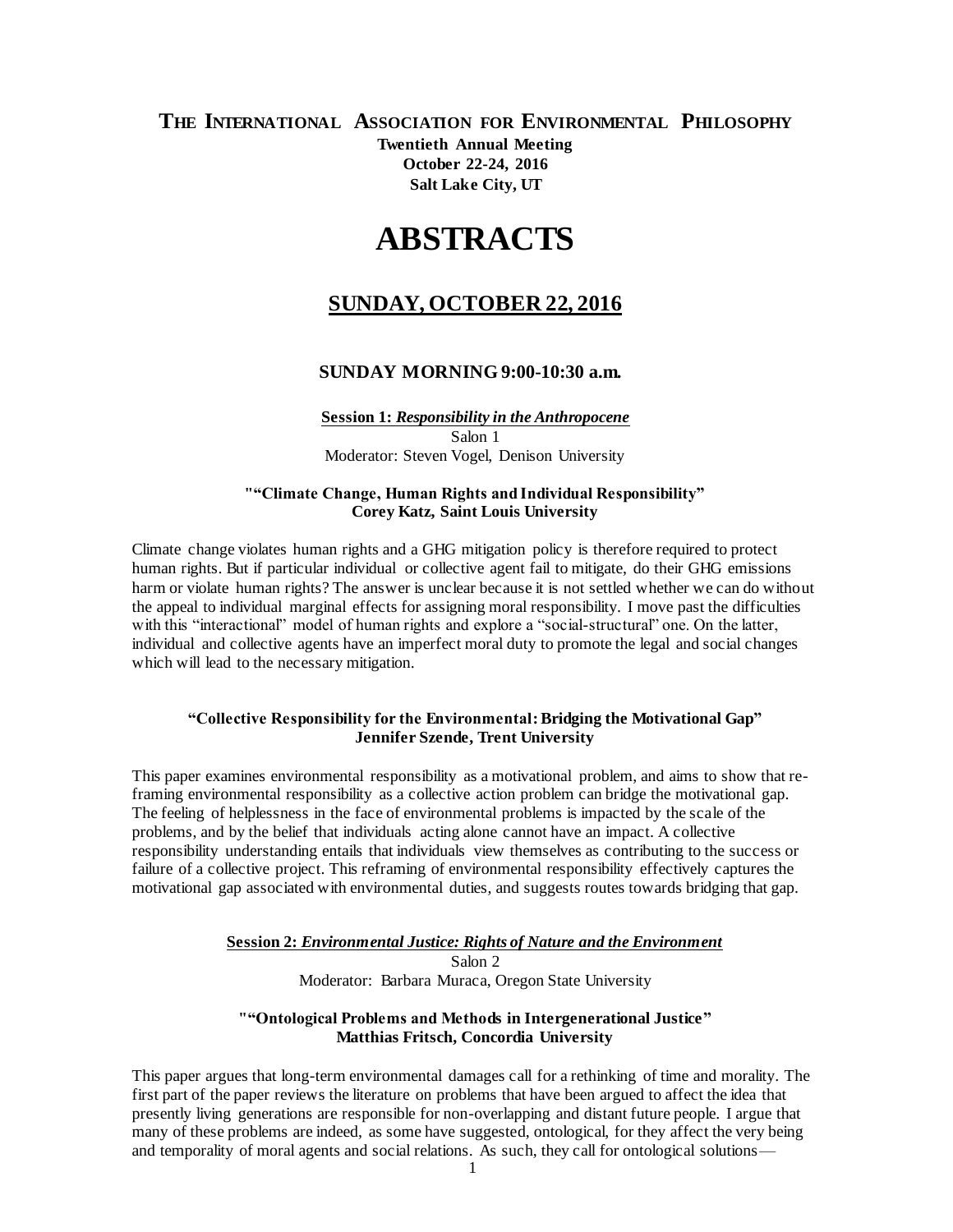solutions, however, that are avoided by most intergenerational and climate ethicists. I sketch one such solution by making natality and mortality central to moral agency.

#### **"From Statelessness to Environmentlessness: Arendt and Environmental Injustice" Joshua Mousie, Oxford College of Emory University**

In this paper, I develop a concept of environmental injustice and political exclusion that I call "environmentlessness," which I base on Hannah Arendt's understanding of political belonging. I consider Arendt's understanding of political exclusion, especially her articulation of what it means to be "stateless" or "worldless." I use this understanding of political exclusion to develop a theory of political belonging that requires access to and control over one's environment as a precondition of political belonging.

#### **"A physio centric foundation of law - with Latin American Buen Vivir on the way to a Universal Declaration of the Rights of Nature," Stefan Knauss, Martin-Luther-University Halle-Wittenberg**

The most innovative but at the same time the most challenging part of Buen Vivir is the juridical application of nature as a rightsholder. The Ecuadorian constitution from 2009 introduces the indigenous concept of Pachamama and tnerpretes natures as a rights subject. The intellectual fathers of Buen Vivir are working right now on the universal decalaration of the rights of nature, which could be accepted by United Nations in the future. Would that be the a necessary evolution of the universal declaration of human rights or is it just misleading and metaphorical talk about rights?

> **Session 3:** *Invited Book Session: Brian Treanor's* **Emplotting Virtue** Salon 3 Moderator: Jonathan Maskit, Denison University

**Allen Thompson, Oregon State University Martin Drenthen, Radboud University Nijmegen Response: Brian Treanor, Loyola Marymount University**

#### **SUNDAY MORNING 10:45 a.m.-12:15 p.m.**

**Session 1:** *Invited Book Session: Thom Van Dooren's* **Flight Ways** Salon 1 Moderator: Margret Grebowicz, Goucher College

**James Hatley, Salisbury University Christopher Schaberg, Loyola University New Orleans Lorraine Code, York University Respondent: Thom Van Dooren, The University of New South Wales**

> **Session 2:** *Animals and Us: the Ethics of Cohabitation* Salon 2 Moderator: Bjørn Kristensen, Oregon State University

**"Close Encounters in Mediated Nature: The Life and Death of Cecil the Lion" Abigail Levin, Niagra University**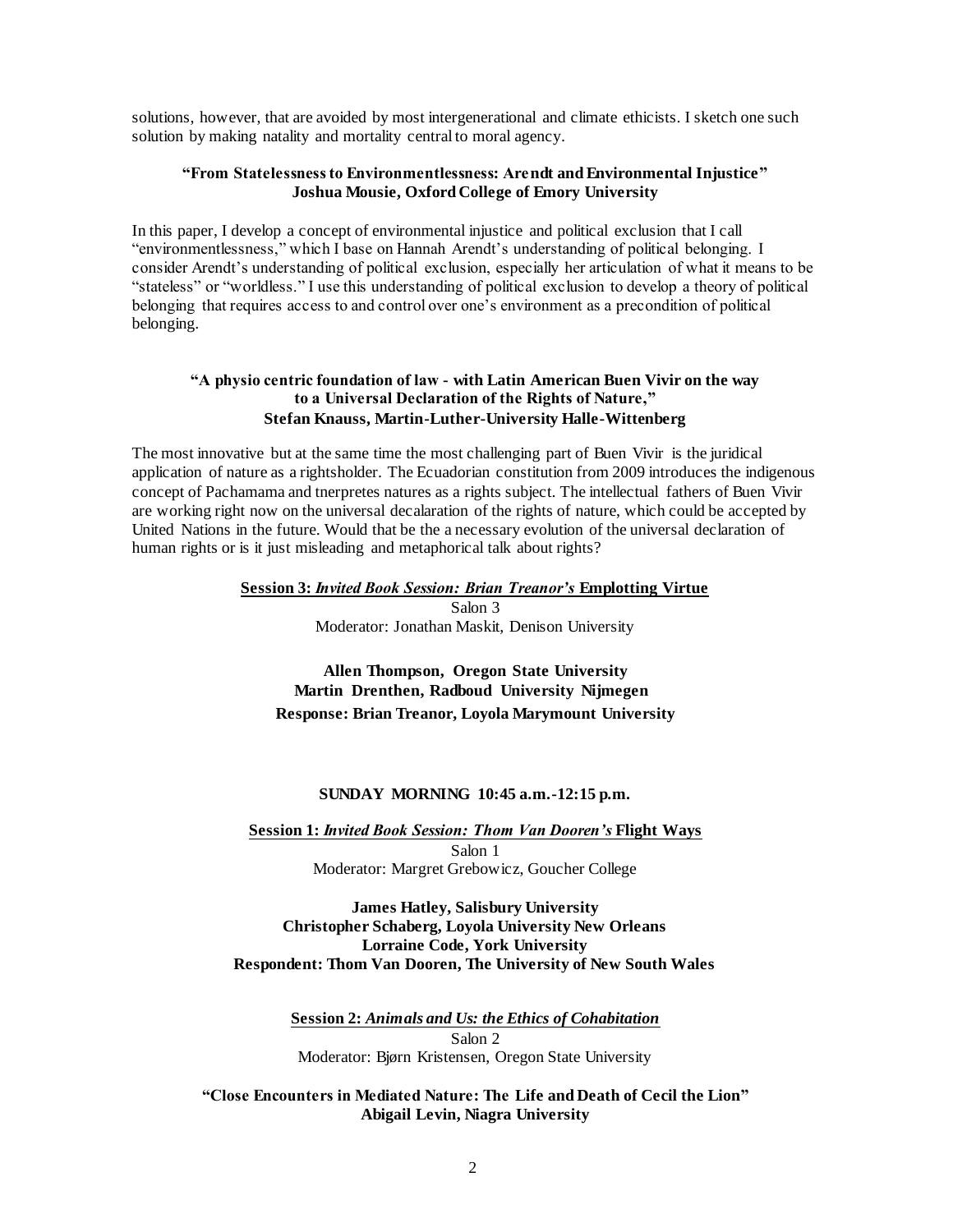I will argue that some animals kept in certain touristic venues, such as zoos and National Parks, are held out to the viewing public as unique individuals. These are often large and charismatic mammals that have been designated as unique, in part, by the practice of proper naming. This paper will consider whether such a designation gives rise to certain moral obligations toward these animals, owed by these venues and toward the viewing public. I will conclude that there are indeed such obligations, and that coming to understand them as such will offer these animals a degree of indirect protection from acts like poaching and conservation killing.

#### **"Animal Ethics in the Age of Humans" Jozef Keulartz, Radboud University, Nijmegen**

The complex problems of wildlife conservation during the current stage of the Anthropocene – the 'Great Acceleration' – are forcing us to develop an alternative to the traditional (utilitarian und deontological) approaches within animal ethics. I will put forward Martha Nussbaum's capability approach as a promising alternative to these traditional approaches, with the proviso that the current version of her list of basic animal capabilities will need to undergo some revision.

#### **"Bear Down: Resilience in Multispecies Cohabitation" Brett Buchanan, Laurentian University**

This paper examines the concepts of resilience and multispecies cohabitation in order to help reframe our notion of an ecological commons that may include nonhuman animals, especially those that are considered threatening or a nuisance, and yet with whom we (humans) share lived spaces. Through the writings of Vinciane Despret, Dominique Lestel, Eileen Crist, Donna Haraway, and many more, I explore the fragility and resilience of human-animal behaviors, and the importance of behavioral diversity for our environmental imaginations and senses of place.

# **Session 3:** *Critical Theory after Nature* Salon 3 Moderator: Steven Vogel, Denison University

#### **"Can Environmental Philosophy Do Without the Concept of Nature?" Michael Scoville, Eastern Michigan University**

In Thinking Like a Mall, Steven Vogel claims that "the concept of 'nature' might be such an ambiguous and problematic one, so prone to misunderstanding and so riddled with pitfalls, that its usefulness for a coherent environmental philosophy turns out to be small indeed" (Vogel 2015, 25). Given that appeals to "nature" in environmental philosophy are generally thought to be necessary and helpful, Vogel's claim is provocative. In this paper, I critically assess seven prominent conceptions of "nature" in the literature, concluding that most of these conceptions stand up to philosophical scrutiny, and thus do not need to be abandoned.

#### **"Eros After Nature" Chandler Rogers, Loyola Marymount University**

Seeking to conciliate between the positions of Abram and Vogel, I demonstrate firstly that Abram's linguistic arguments for extending ethical considerability to nonhuman nature succumb to two of Vogel's critiques, the social constructivist critique and the discourse ethics critique, and secondly that Abram fails to guard against the problem of human-human oppression. On the other hand, however, Vogel's view fails to protect against the problem of dangerous anthropocentrism. Operating within the boundaries that Vogel establishes I seek to reclaim the virtues of Abram's view, to address the ideology underlying both types of oppression, and to guard against the problem of dangerous anthropocentrism. Drawing upon the arguments of Trish Glazebrook, I contend that Abram's appeals to the "speech" of nature can be more effectively conceptualized as erotic appeals, and that the call-and-response erotic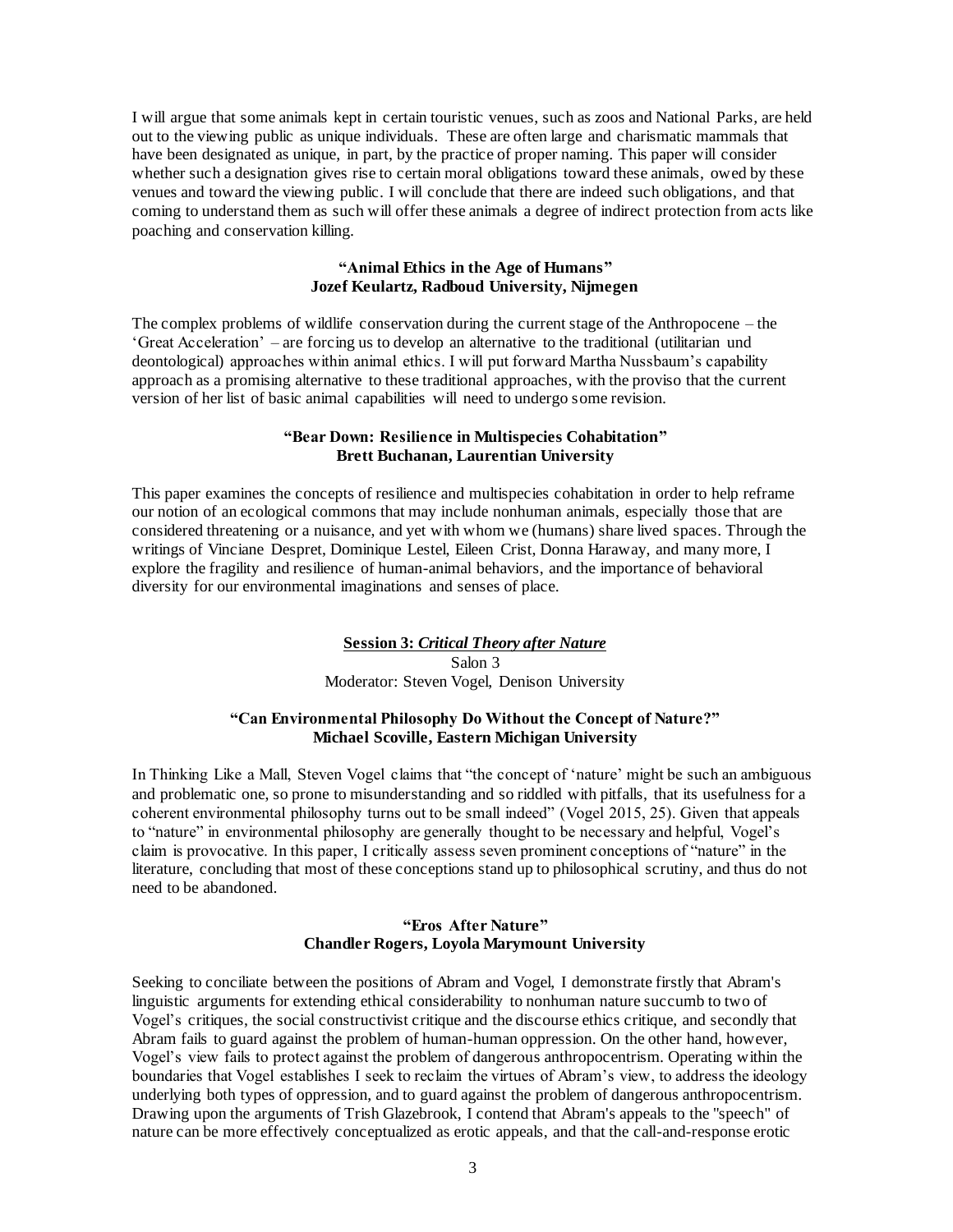which ensues promotes the development of virtues that counteract this ideology and extend to both human and nonhuman.

#### **"Critical Theory and Environmental Limits: Apocalypse, Rage, and the Spell" Michael Reno, University of Mary Washington**

Through an account of the concepts of rage, progress, and the spell in Adorno's thinking, I consider whether an account of progress which locates its possibility in the non-identical elements of what we might call species-wide regression can accommodate ecological limits. To do so, I return to Adorno's quasi-evolutionary account of our emergence from animality. And, I argue, using this account, that apocalyptic thinking is a retrenchment of rage in the face of the possibilities of overcoming the spell. As a practical matter I conclude by questioning the framing of contemporary ecological crises, in particular climate change.

#### **SUNDAY AFTERNOON 2:00-3:30 p.m.**

#### **Session 1:** *Post-natural Landscapes* Salon 1 Moderator: Brian Schroeder, Rochester Institute of Technology

#### **"Hipsters and Heidegger: Unveiling Agrarian Idealization toward an Ethics of Urban Environmental Care" Elizabeth Lanphier, Vanderbilt University**

This paper builds on a connection between Heidegger and Tolstoy, pointing to their shared agrarian idealization, which has been taken up by the contemporary back-to-the-land movement. By deploying Heidegger's own method of disclosure this paper reveals the inauthentic being contained in this rural romantic ideal, unveiling the class inequalities and negative projections of cities it perpetuates. I will ultimately suggest a move toward an ontology of cities as being-with-others in collaborative living, where authentic being is the individuation of responsibility and action in an urban network of shared resources, efficiency and conscious participation in a communal structure.

#### **"Barriers to Bridges: Rivers As Chiasms in Cultural Imagination" Teresa Moss, University of North Texas**

In this paper I explore how urban river renewal projects can be viable means of re-imagining water relations. I adopt a phenomenological approach to water and apply Merleau-Ponty's relational ontology of nature to argue that rivers can be used as bridges to facilitate the development of a new cultural imagination of water. I develop my argument by analyzing a current water supply conflict and two urban river renewal projects underway in the Dallas/Fort Worth metropolitan area. Finally, I discuss how the creation of a regional watershed institute can encourage North Central Texans to rediscover and reconnect with the Trinity River.

#### **"Environmental Aesthetics: Toward a Place-based Philosophy for the Post-Industrial Rural Landscape Elizabeth Walden, Bryant University**

This paper explores a non-anthropocentric environmental philosophy of place, a philosophy that emerges from a specific place tying inquirer to inquiry, creating new ways of knowing and dwelling. It considers traditional American forms of philosophical inquiry (Pragmatism, Native American thought etc.) as thinking that emerged from a lived engagement with North America as much as with existing cultural traditions. And it draws on that work, as well as Speculative Realism and New Materialism, to suggest a place-based philosophy that cannot be generalized, but must be practiced and lived.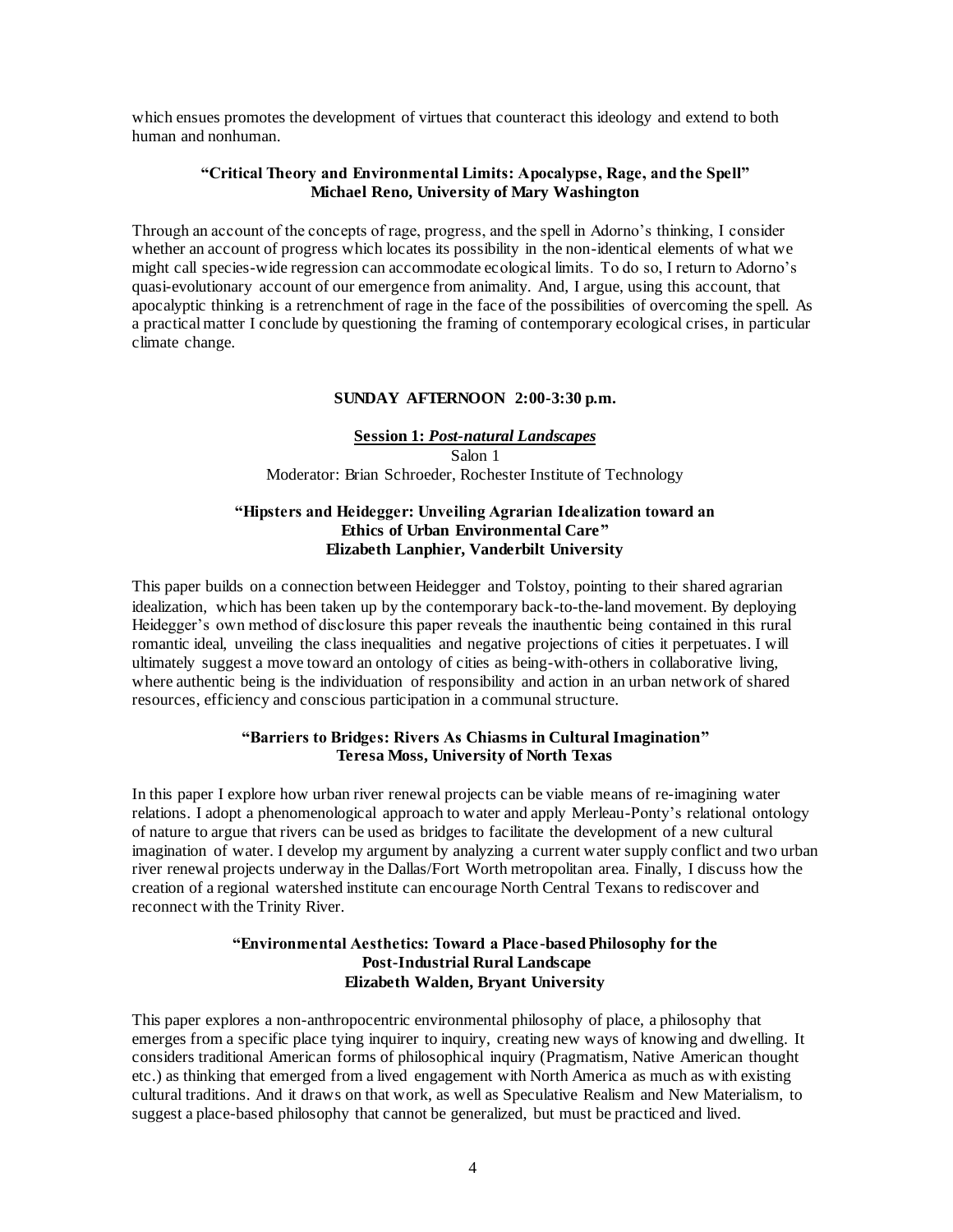**Session 2:** *Invited Session: Land Art* Salon 2 Moderator: Jonathan Maskit, Denison University

#### **Amanda Boetzkes, University of Guelph David Wood, Vanderbilt University Gary Shapiro, University of Richmond**

**Session 3:** *Invited Special Session: ISEE Roundtable: Three views on environmental philosophy*

Salon 3 Moderator: Robert Figueroa, Oregon State University

**Allen Thompson, Oregon State University Benjamin Hale, University of Colorado, Boulder Katie McShane, Colorado State University**

#### **SUNDAY AFTERNOON 3:45 p.m.-5:15 p.m.**

**Session 1:** *Who are "we"? What are "they"?* Salon 1 Moderator: Bryan Bannon, Merrimack College

#### **"Towards an agonal hermeneutic ethics of landscape preservation and rewilding" Martin Drenthen, Radboud University Nijmegen**

This paper provides a hermeneutic analysis of the current debate between traditional nature preservation and rewilding, arguing that both can be seen as fitting responses to different ways in which nature lays a claim on us It is the very tension between them that is productive: both perspectives interrogate each other. Care can become a self-serving caricature and an approach of letting things go respectfully is always in danger of slipping into one of outright neglect. The job of a hermeneutic environmental ethics is to lay bare these tensions, and invite ways to endure (or intensify) the agonal nature of our moral experience of nature.

#### **"Mosquito Malaise: 'Invasive Species' Discourse and the Zika Virus" Rebekah Sinclair, University of Oregon**

The discourse of invasivity is not a neutral observation of "nature's" organic borders, but is produced when statist logics cross-fertilize with biological/eco logics to generate an other who threatens the ethical centrality of Man. This paper tracks invasive species discourse from its origins in George Perkins Marsh (and his mosquitoes) to contemporary anxieties about invasive mosquitoes and the Zika outbreak. I suggest invasivity plays a significant role in mobilizing and connecting military, state forces of surveillance and intervention with other biopolitical extinction technologies.

#### **"Onto-epistemology and ethico-onto-epistemology: 'Who Do We Think We Are?'" Lorraine Code, York University**

This presentation engages with questions about ecological-epistemology "identity" in order to contest an underlying assumption in present-day Anglo-American philosophy about who the invisible knower is/ knowers are, in knowledge claims that inform analyses of ecological subjectivity and agency. Eschewing the radical individualism and universal entitlement of current white western philosophy and social theory, and endeavouring to think communally, socially, co-operatively and across human and situational differences, is germane to knowing ecological harms well in their specificity and generality. Central is the question "Who do we think we are?"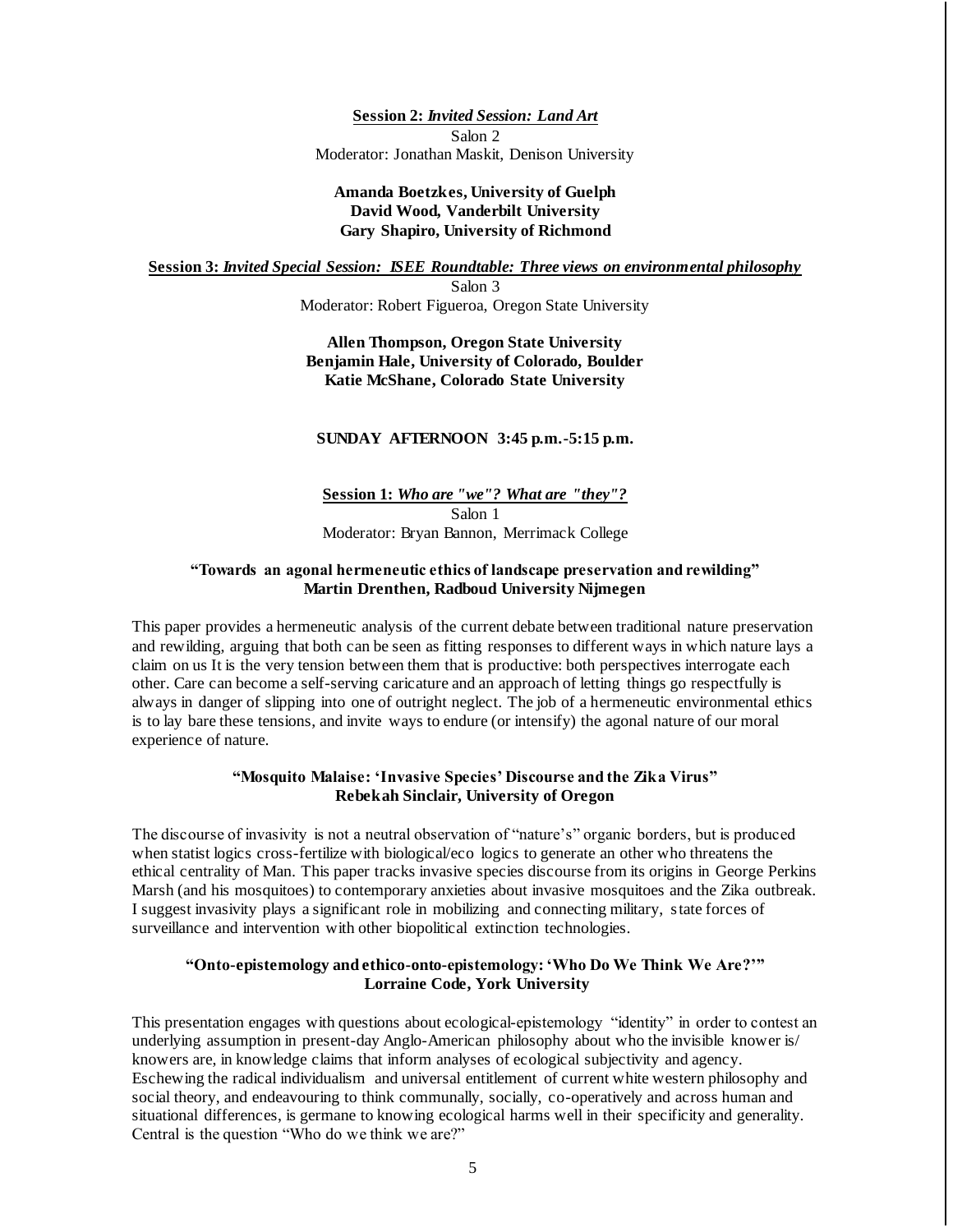#### **Session 2:** *Images, Wonder, and Play in Nature* Salon 2 Moderator: Barbara Muraca, Oregon State University

#### **"Wild Boundaries: Operative Wonder in a Garden of Stones" Brian Onishi, Eastern Michigan University**

This paper argues that the tension between boundaries and wildness in everyday objects and environments can be framed in terms of an ontological wonder that is not confined to human consciousness, but extends to nonhuman objects participating in the generativity and activity of the material world. I will use the Japanese stone garden as an extended example and will appeal to the philosophy-physics of Karen Barad, to Jeffrey Jerome Cohen's monograph Stone, and to the philosophical work of the Kyoto school in Japan. By incorporating Japanese philosophy, I will contribute to the growing development of Asian thought in environmental philosophy.

#### **"The Play of Nature, the Push of Tradition: A Gadamerian Account of Aesthetic Experience of Nature" M. Joseph Aloi, University of North Texas**

Ambient theories of environmental aesthetics emphasize the embodied and multisensory character of aesthetic experiences of nature. I argue that this experience is well-articulated by Gadamer's phenomenology of play: environmental aesthetic experience is a participation in the play of nature. This participation is made possible by, and contributes to, our background knowledge of nature. This knowledge, in turn, is rooted in social practice and tradition.

#### **"The World Looks at Us" Eva Maria Raepple, College of Dupage**

The paper argues that considering how to act in this world that continues to be shaped substantially by humans, requires an active imagination, drawing on diverse often-tensional perspectives. The "look of the world," this opening to the sensible, although frequently detained in thought and words, can provide a unique spur for critical and creative reflection regarding a future still to come. Accordingly, certain photos open perspectives hardly imagined, prompting the viewer to examine those "almost perfect crime scenes" that call for investigation (Baudrillard, Photographies 1985-1998. 145, 131.)

> **Session 3:** *Roundtable discussion:* **20 years of IAEP!** Salon 3 Moderator: Brian Treanor, Loyola Marymount University

**Margret Grebowicz, Goucher College Irene Klaver, University of North Texas Ingrid Leman Stefanovic, Simon Fraser University Ted Toadvine, The Pennsylvania State University David Wood, Vanderbilt University**

#### **IAEP BUSINESS MEETING Sunday 5:30 p.m. Salon 2**

#### **MONDAY, OCTOBER 24, 2016**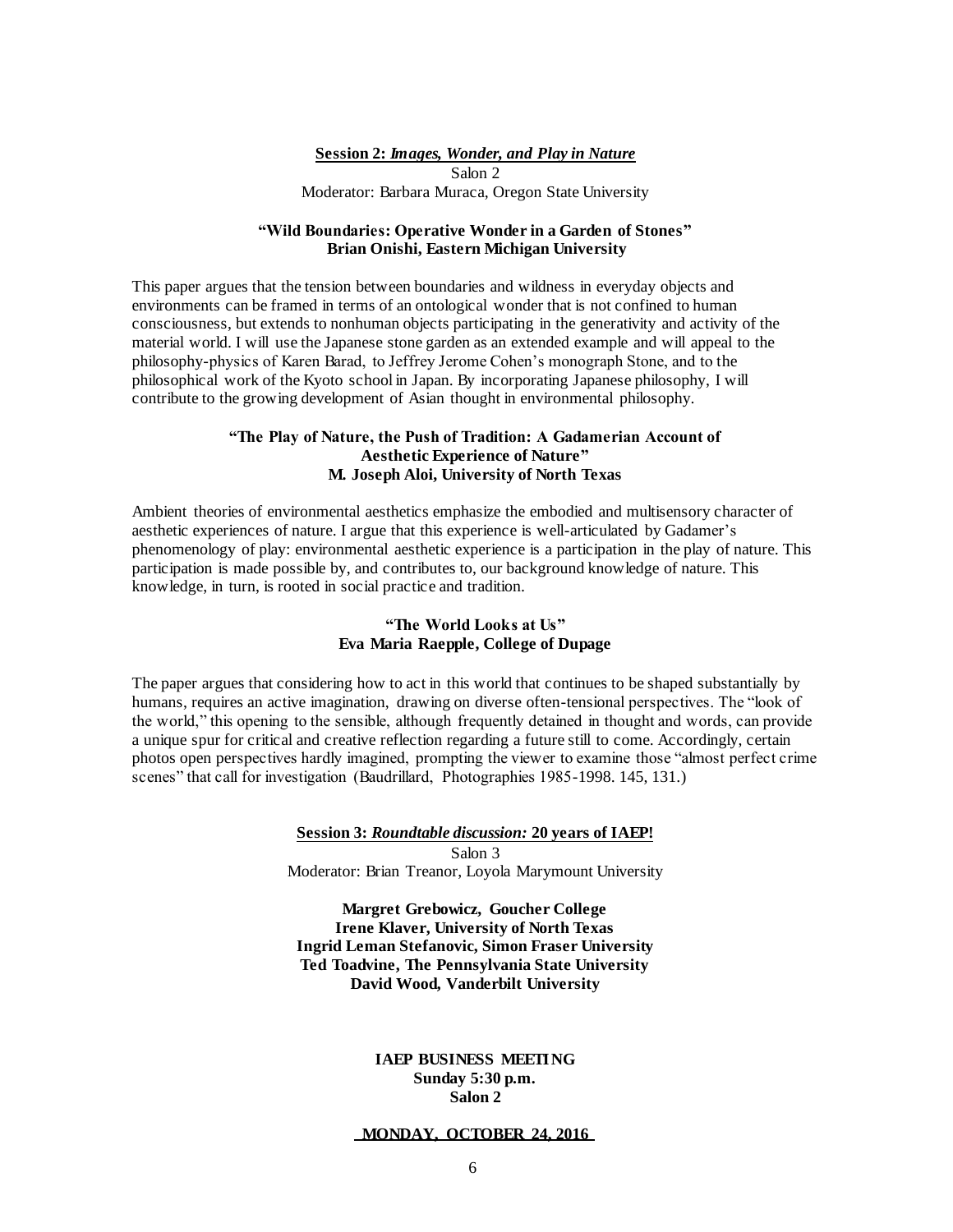#### **MONDAY MORNING 9:00 a.m.-10:30 a.m.**

#### **Session 1:** *Beyond the Human* Salon 1 Moderator: Barbara Muraca, Oregon State University

#### **"Speculative Ecology: Correlationalism, the earth as the unthought in Heidegger, and the necessity of earth-interest in contemporary philosophy" Vincent Blok, Wageningen Universit**

In this article, we take Meillassoux' call for realism as a call for a new interest in the earth as uncorrelated being in ecological thought. We criticize the onto-centrism of Heidegger's concept of the earth and call for a question of the earth after Heidegger. To this end, we reflect on the 'Anthropocene' and the position of human being on earth. But contrary to philosophers like Timothy Morton who argue for an 'ecology without matter', our hypothesis is that ecological though is impossible without a new conceptualization of the materiality of planet earth.

#### **"William James, "Pure Experience" and the Posthuman" Russell Duvernoy, University of Oregon**

In this paper, I argue that William James's radical empiricism and its correlative posit of a "pure experience" contain latent formal elements for 21st century speculation with regard to the possibility of non-anthropocentric ontologies. In particular, the concept of pure experience can help us to think the possibility of framing an empiricism which doesn't assume the hierarchy of the human subject as the only possible 'knower'. In bracketing the subject/object distinction and seeking to undo the constituting a priori categories that are the Kantian inheritance of Western thought, "pure experience" affirms the reality of experience across species borders.

#### **"Transcorporeal Subjects: Nature as Political Polyglot" Chaone Mallory, Villanova University**

In the face of the increasing recognition of what Stacy Alaimo calls "trans-corporeality," (Alaimo 2010) a recognition that human bodies are constantly immersed in, permeated by, and biopolitically interacting with an agential more-than-human world, we must move forward with political projects that seek to address the ways that particular groups, beings, and entities are disproportionately impacted by environmental problems. To do this we must recognize the subject-status of the more-than-human world, taking seriously the suggestion of ecofeminists, ecophenomenologists, and other liberatory theorists to re-think the subject, particularly the subject of political participation and action and refashion our political practices and structures to acknowledge the polyglotic voices of the more-thanhuman world.

#### **Session 2:** *From the Archives of Environmentalism* Salon 2 Moderator: Keith Peterson, Colby College

#### **"Darwin's Speculative Archives" Parker Smith, University of Oregon**

"Darwin's Speculative Archives" demonstrates how Darwin reads the bodies of organisms as archives of their ancestry and environmental conditions in order to trace the development of species. Using contemporary theories of the archive as well as speculative philosophy, this paper attempts to demonstrate how this archival methodology of reading organisms allowed Darwin to establish natural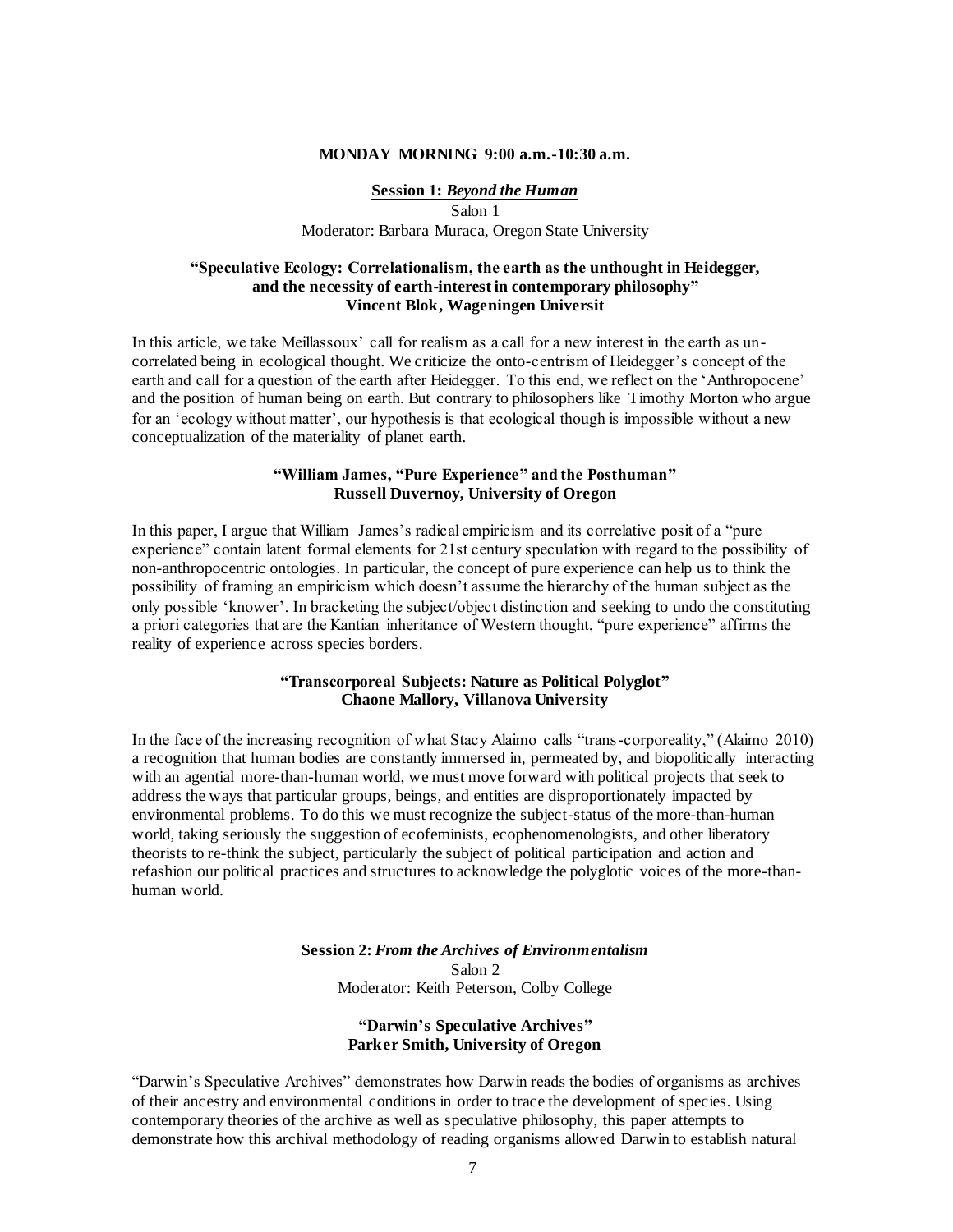selection as a fact without disregarding the infinite multiplicity of the natural world.

#### **"On the "Ecological" in Ecological Psychology: A Gibsonian Environmentalism for the Anthropocene?" Guilherme de Oliveira, University of Cincinnati**

In this paper I explore three different senses of "ecology" in J. J. Gibson's "Ecological Psychology." The first sense concerns Gibson's theoretical focus on the reciprocity and complementarity between organism and environment as sufficient to explain perception, cognition and action without reference to mental representations. The second, methodological sense captures Gibson's concern with the "ecological validity" of experiments and the ability to generalize empirical results to real-world situations. In addition to these two well-known "ecological" aspects, I argue that Gibson's thought also foreshadowed contemporary debates about the "anthropocene," providing an insightful perspective on environmental issues arising from human activity.

#### **"Self-Preservation and Survival in Kant: an Environmental Analysis" David Craig, University of Oregon**

This paper explores the concepts of self-preservation and survival in Kant's philosophy with an eye toward recent work on the ethics of extinction. In the first part of the paper, I show that while Kant recognizes the drive to self-preservation as a universal feature of animality (whether in humans or nonhuman animals), this drive has no real weight in his system, unlike survival, which is mandated within his moral philosophy. In the second part, I argue that there is nevertheless a current in Kantian thought that recognizes the normative primacy of animal self-preservation, below and before rational survival.

#### **Session 3:** *Invited Session: Rethinking Conservation*

Salon 3 Moderator: Margret Grebowicz, Goucher College

#### **"Bioplurality" Audra Mitchell, Wilifrid Laurier University**

**"Spectral Crows: Conservation and the Work of Inheritance" Thom Van Dooren, University of New South Wales**

#### **"The Tyranny of Certainty" Lorraine Code, York University**

#### **MONDAY MORNING 10:45 a.m.-12:15 p.m.**

**Session 1:** *Literature, Technology, and the Environment*  Salon 1 Moderator: Bjørn Kristensen, Oregon State University

#### **"Abjection, Violated Bodies and Sexualized Fundamentalism in the Contemporary Arabic Novel: An Ecocritical Study" Jihan Zakarriya, Beni-Suef University**

This research traces the representation of the concepts of fundamentalism, sexism and abjection in a selection of modern and contemporary Arabic novels from an ecocritical view. It specifically examines the relationship between religion and political corruption, fundamentalist movements and ethnic/racial violence, cultural tradition and sexist practices and environmental degradation and human abjection.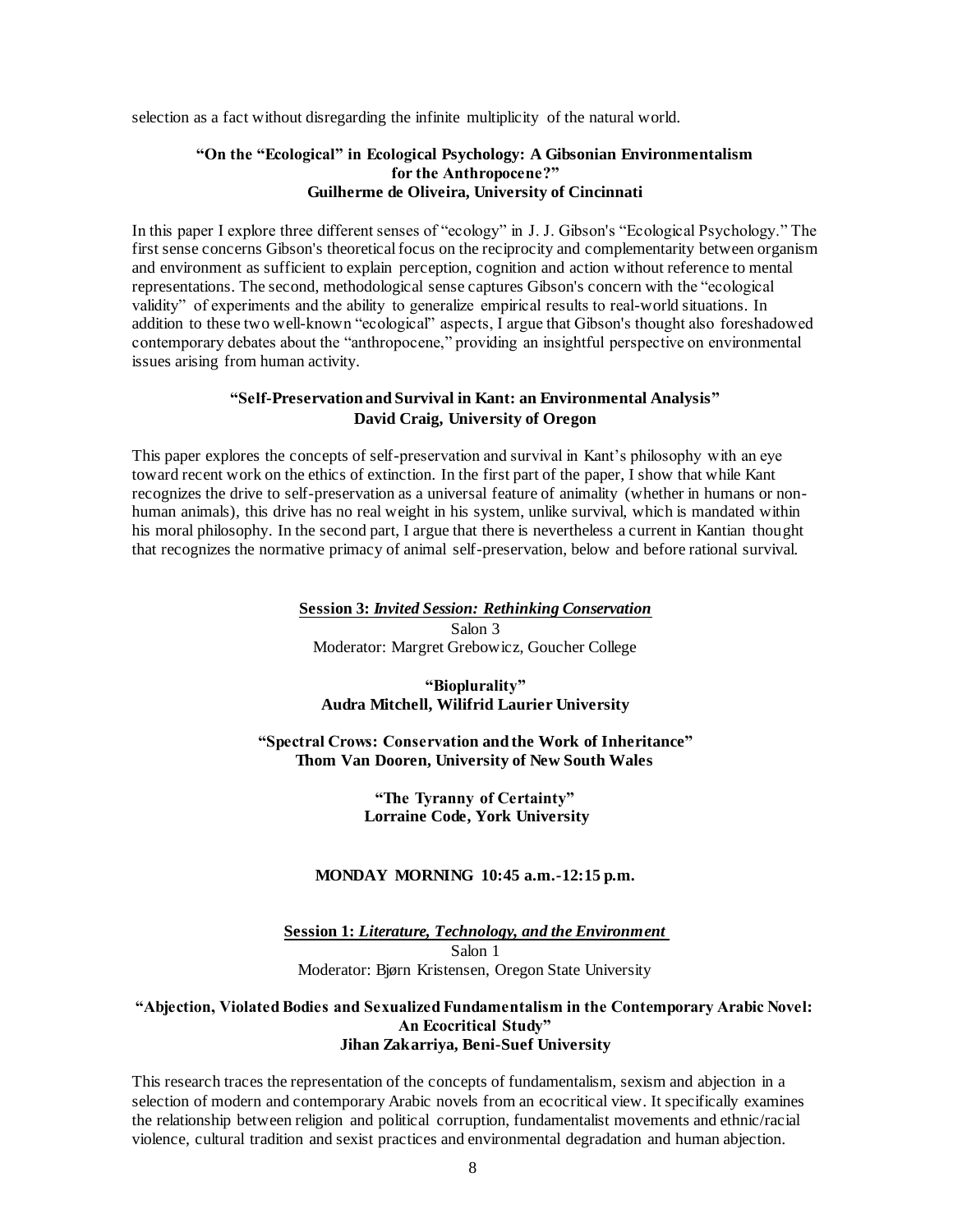This research argues that ecocritical readings give new insights into how and when Arab environment is purposely politicized or enculturated and culture is enviormentalized in the selected literary works, exposing the interconnections, settlements, and complicities to relate and take over environment and power concerning fundamentalist and abject practices.

#### **"Daimonic Science and Alienation in the Anthropocene" Tama Weisman, Dominican University**

Whether Geologists will decide to designate the new geological epoch, the Anthropocene, or not is still unknown. Rhetorically, however, the Anthropocene marks a new age of human hubris. Going beyond extraction and re-creation, and even beyond alchemical attempts to transform base metals into gold, humans of the Anthropocene are being described in ways formerly reserved for gods; as ultimate forces of creation and control. In this paper I argue that rather than signifying human triumph, this selfunderstanding is a hubristic fantasy that marks a moment of radical and extreme alienation from the self, others, and the surrounding environment.

#### **Session 2: T***he Earth in Us: The Inheritances and Futures of Time Thought Geologically*

Salon 2 Moderator: Bryan Bannon, Merrimack College

#### **"Time to Stop Dreaming about the End of the World" Ted Toadvine, The Pennsylvania State University**

 Apocalyptic fictions dominate contemporary culture and merge with environmental narratives to the point of indistinguishability. These eco-eschatologies are phantasms that construct our identities, our understanding of the world, and our sense of responsibility in the present. I first critique ecoeschatology's reliance on an interpretation of deep time that treats every temporal moment as interchangeable and projects the future as a chronological extension of the past. I then argue that renewing our responsibility toward the future, beyond apocalypse or apotheosis, demands an intuition of deep time that respects the singular anachronicity of the present while rediscovering time's liability to geomaterial memory.

#### **"Timing Nature and Its Effect on Us: The Phenomenological Distinction Between 'Natural' and Non-Natural Time and How it Affects Deliberation" Matthew Meyer, University of Wisconsin--Eau Claire**

Recent psychological studies suggest that the observation of natural objects slows one's perception of time and reduces impulsivity. The phenomenological tradition attempts to account for the shift from "natural" time—time experienced in nature—to "clock time." This paper is an attempt to bridge the gap between these two conversations. I begin by briefly reviewing the phenomenological accounts of the derivation of clock time from natural time. I then connect these accounts to give a phenomenological explanation of why the observation of nature may slow our perception of time and reduce impulsivity.

> **Session 3:** *Environmentalism and Realism* Salon 3 Moderator: Steven Vogel, Denison University

#### **"Do Environmentalists have to be Realists?" Keith Peterson, Colby College**

Environmentalism entails the principle that human communities depend asymmetrically on other-thanhuman beings for their self-maintenance and well-being. This is the realist principle of dependence.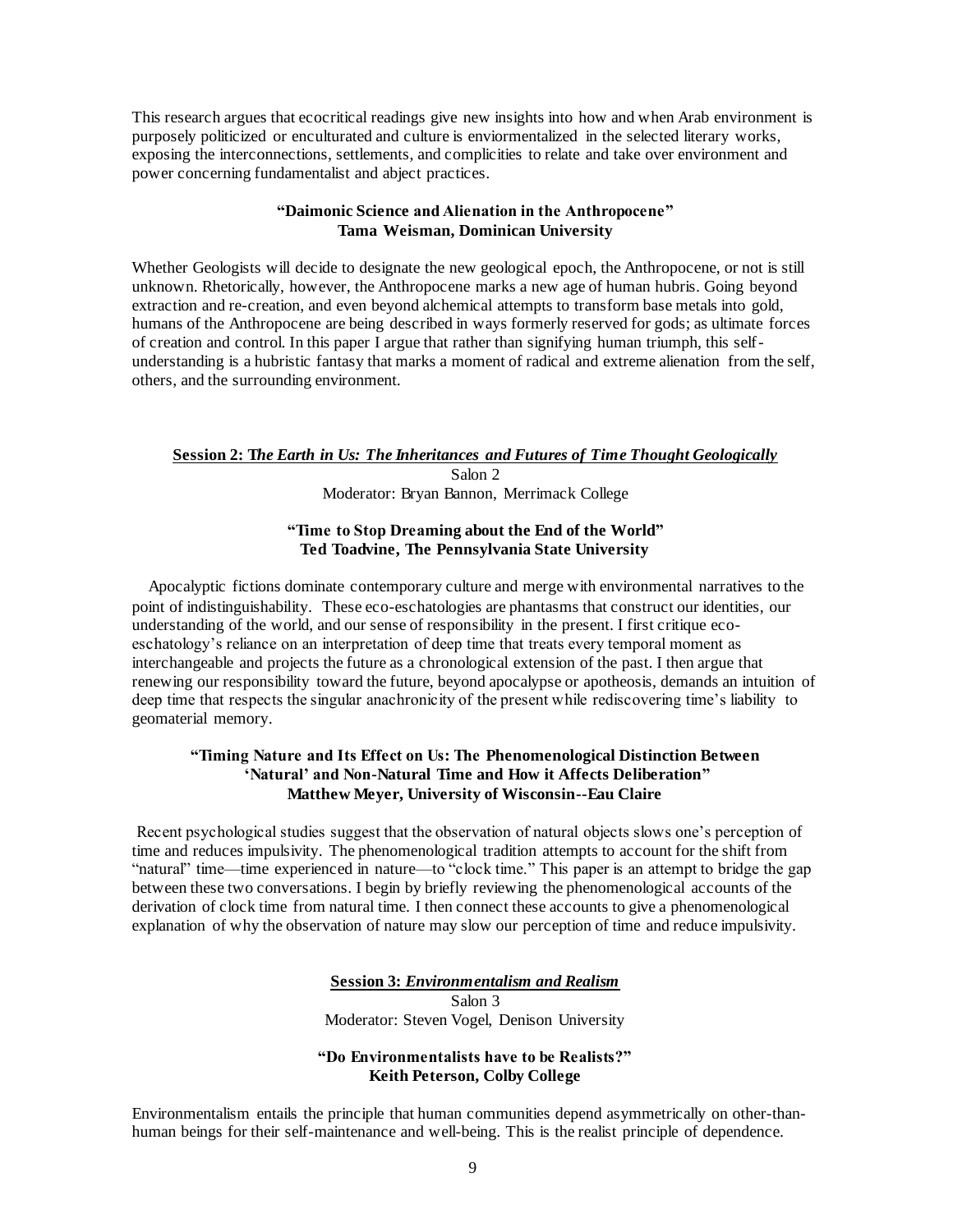Some forms of environmental philosophy, however, fail to respect this principle in their epistemological, ontological, and ethical considerations by relying on taken for granted "correlationist" theoretical orientations. The paper examines and criticizes some of them, and argues that environmental philosophers must be realists in order to consistently support the principle of dependence.

#### **"The Reality and Real of the Ecosystem" Anthony Smith, La Salle University**

This paper proposes an investigation of the underlying metaphysical assumptions of the scientific concept of the ecosystem. While environmental philosophy has done a fine job of interrogating the ethical implications of environmental thought and ecological science, the metaphysical aspects of environmental thought and scientific ecology have largely remained unanalyzed. I do not propose the necessity of metaphysics or the need for its return, but rather first simply aim to locate those metaphysical ideas operative within ecological science, specifically with regard to the ecosystem concept, and then evaluate the ways such ideas help and hinder ecological thinking.

#### **"Ecology Without Metaphysics: A Critique of Tim Morton's Realist Ecology" Rick Elmore, Appalachian State University**

This paper critiques Tim Morton's Object Oriented Ontology (OOO) as a realist approach to environmental thinking. The author shows, via the work of Markus Gabriel, that although Morton's approach attempts to avoid the problems associated with metaphysical holism, Morton ends up repeating the fundamentally idealist error of holism through his reduction of all entities to "objects" or "hyperobjects." This paper concludes by arguing that Morton's misstep in relationship to ontology and metaphysical holism is instructive for a realist environmental thinking that wishes to avoid idealist, holistic metaphysics.

#### **MONDAY AFTERNOON 1:45 p.m.-3:15 p.m.**

**Session 1***: Health, Food, and Justice* Salon 1 Moderator: Barbara Muraca, Oregon State University

#### **"Food Sovereignty and Gender Justice" Anne Portman, University of Georgia**

A commitment to gender equity has been embedded in the food sovereignty concept from its earliest articulations. Some might wonder why this is the case. In this paper I review and augment the arguments for making gender equity a central component of food sovereignty. The most common argument is: if women constitute the majority of the world's food producers, then agricultural policy is a women's issue. I suggest that this is a good reason, but that an ecological feminist perspective can provide additional theoretical reasons for maintaining the centrality of gender justice in food sovereignty discourse.

#### **"The Constitution of the Self: Rethinking Public Health Ethics Ecologically" Nicolae Morar, University of Oregon and Jonathan Beever, University of Central Florida**

In this project exploring ecological public health ethics, we examine the interplay among key constitutive factors that make up the self and offer some preliminary thoughts on how those factors integrate conceptually and practically. We propose that understanding complex questions of environmental justice and health demands a deep conceptual shift in ecological ontology to ground an also-important epistemic turn. Analyzing the interactions between social, psychological, and biological factors through examples including microbial ecology and obesity, we emphasize the importance of thinking ecologically both for the continued development of an ecological ontology and for the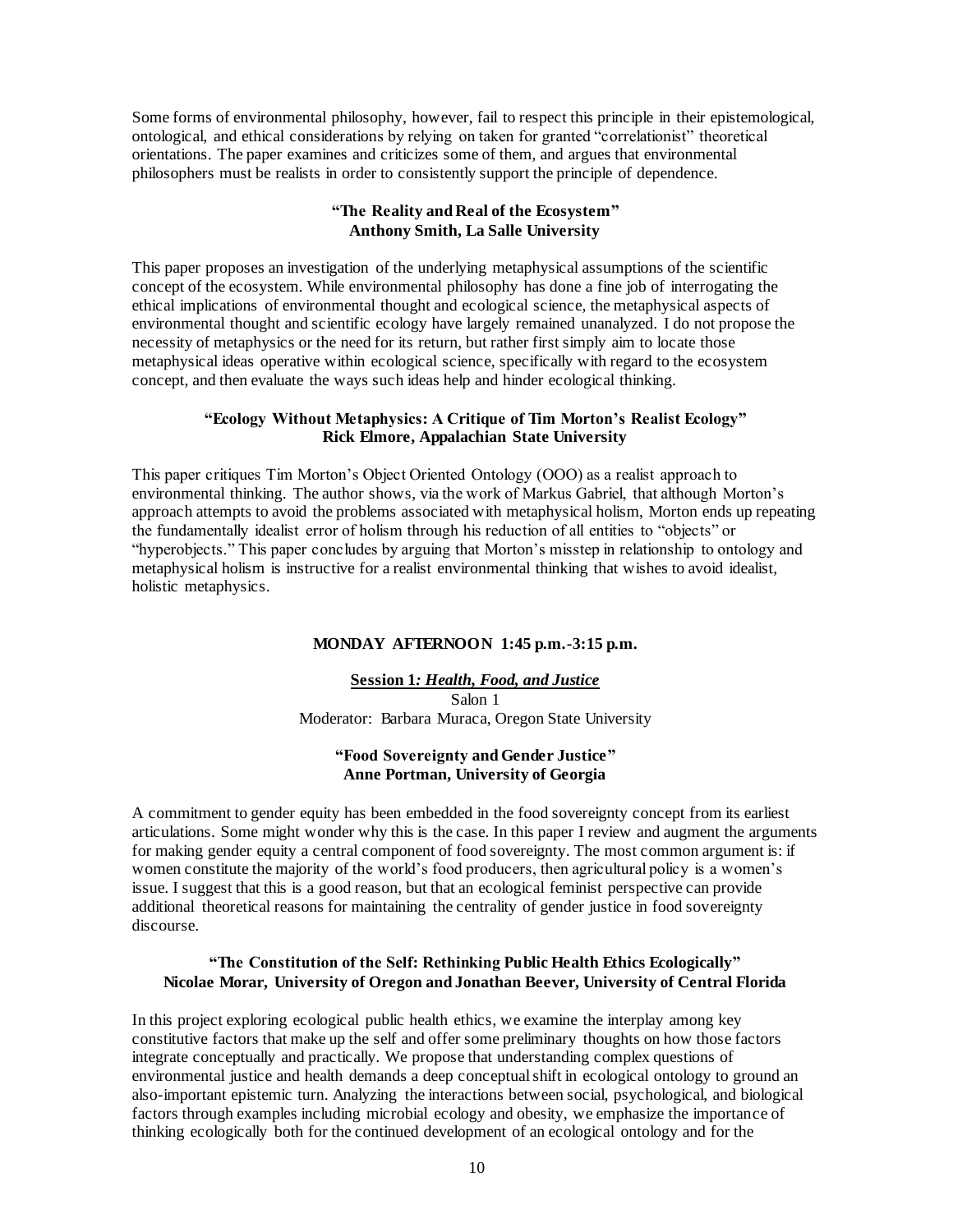application of principles of environmental justice.

#### **"Sovereigns without a realm: Food sovereignty for uprooted people" Ian Werkheiser, University of Texas Rio Grande Valley**

Food sovereignty is a growing discourse among scholars, activists, and policy makers working on food. It stresses the importance of communities having control over their food systems, often including the land where that food is produced, and engaging in non-exploitative relationships of solidarity and mutual aid with other communities. While there is a vibrant discourse around food sovereignty, there is concern that the concept does not "Travel well" (Thompson 2015), rather like an heirloom variety of tomato. The worry is that food sovereignty is much less useful outside of its original context of indigenous communities of subsistence farmers. This question of portability is usually discussed in terms of whether food sovereignty can meaningfully be applied to communities of relatively affluent food consumers. In this paper, I instead look at what food sovereignty looks like in contexts of uprooted communities and individuals. I argue that food sovereignty can usefully speak to the lives of refugees and asylees, migrant food laborers, immigrants, and others. In so doing, food sovereignty makes some different claims than are often thought of in discourses around displaced people. These claims are also somewhat different from the ones food sovereignty usually discusses in contexts of landed food producers. Thus, this paper argues that bringing food sovereignty into the contexts of uprooted peoples holds the potential for a fertile hybridization.

#### **Session 2:** *David Storey's* **Naturalizing Heidegger** Salon 2 Moderator: Matthias Fritsch, Concordia University

# **Brett Buchanan, Laurentian University**

# **Adam Konopka, Xavier University Response: David Storey, Boston College**

# **Session 3: Buddhism, Bicycles, and Blind Spots** Salon 3 Moderator: Janet Fiskio, Oberlin College

#### **""Robinson Jeffers' Inhumanism and the Poetics of Place" Josh Hayes, Alvernia University**

Robinson Jeffers is prophetic in his sensitivity to the inner spirit and life of a region. Considered a neglected genius of American poetry, Jeffers inaugurated an eco-poetics firmly rooted in a reverence for a uniquely Western conception of place influenced by the narratives of both Hellenic culture and Christian humanism. This paper attempts to investigate the complexities of Jeffers' relationship to these competing narratives with particular attention to the advent of his own inhumanism as an attempt to question the foundations of our Anthropocene age. I conclude by exploring the apparent resonances between inhumanism and Buddhism in Jeffers' later works.

#### **"Bicycling Toward Non-Rhizomic Perma-Culture: Intersectional Environmental Ethics Examined" Benn Johnson, University of North Texas**

Using anarchism, ecofeminism, Marxist geography, and gardening to build a critically active outlook toward environmental issues as rhizomic rather than radical, the following paper argues that the causes of "environmental crisis" are partial, interconnected, and subterranean. The paper examines critical mass bicycling as an analogy and possible tool for restructuring the world in anti-